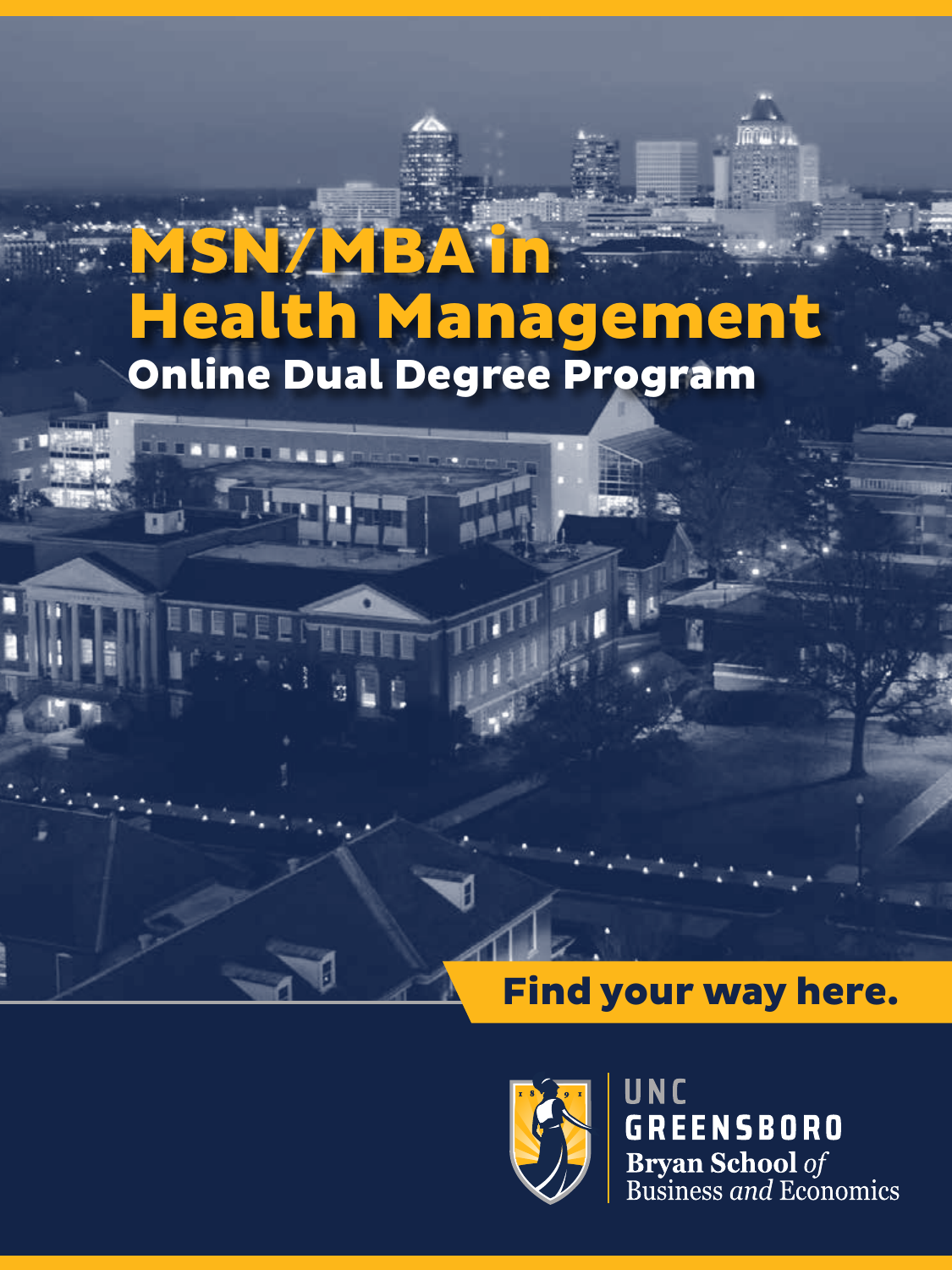#### **Program Format:**

- 62 credit hours
- All courses will be offered online study when your schedule permits.
- All clinical practica are arranged in collaboration with faculty and the Graduate Program Clinical Coordinator. Locations of practica are determined by student interest area and geographical location.

#### **Average Program Cost:**

**Tuition and Fees for Online Program (2018-19 rates)** In State: \$29,740 | Out of NC (Reside outside NC): \$51,230 Out of state (Reside in NC, but not a legal resident of NC): \$81,640

# Program Features:

- The online program format offers the flexibility you need to maintain your work/life balance.
- **This dual degree gives you the flexibility to pursue a variety of** career options in healthcare administration.
- **This degree also serves as preparation for a future doctorate of** nursing practice degree.

## Your Success Team

Online learning doesn't have to be impersonal. At UNCG you'll receive one-on-one support from faculty and staff tenaciously committed to your success.



**Jeanne Jenkins, PhD, MSN/ MBA, RN**

*Coordinator, MSN Nursing Administration Concentration Clinical Assistant Professor* Dr. Jenkins will be your academic advisor. As a graduate of the UNCG MSN/MBA program, she has unique first-hand knowledge of the program's demands. She has worked with MSN/ MBA students for students for 8 years.



**Tuisha Fernandes Stack, MBA** *Administrative Director of Graduate Programs, Bryan School of Business and Economics*

Tuisha will be your advisor and academic success coach. As a graduate of the UNCG MBA program, she has unique first-hand knowledge of the program's demands. She has worked with MBA students for 14 years.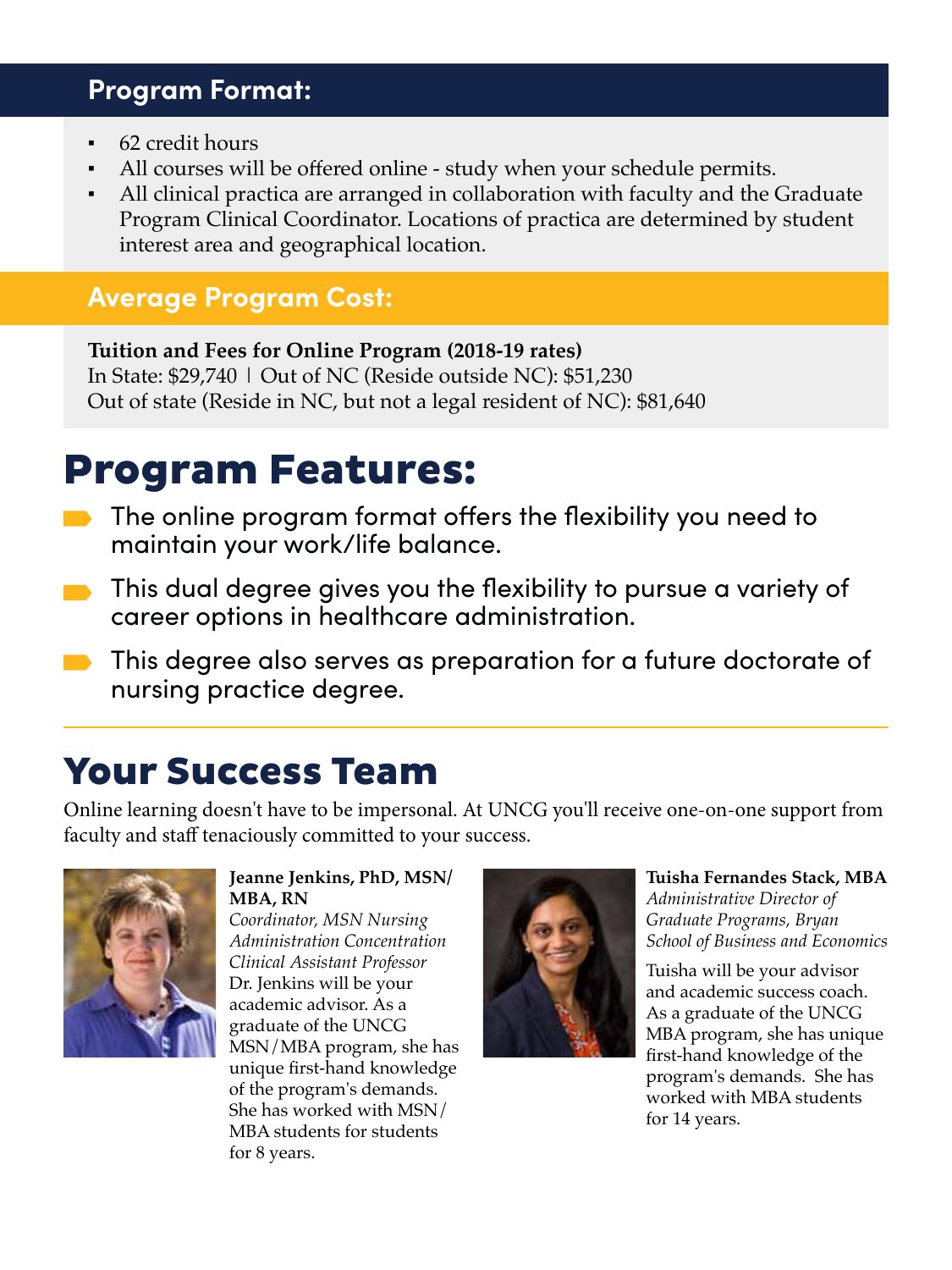# Learn to lead.

**Graduates of this program have assumed leadership roles in nursing and healthcare administration, quality and safety, strategic planning, nursing informatics, and talent acquisition teams.** 

**They work in organizations such as:** Cone Health, Novant Health, Wake Forest Baptist Health, UNC Health Care, Duke Health, Atrium Health, and Vidant Health.



# Plan of Study

| <b>Semester I- Fall</b>       | MBA 702 - Financial and Managerial Accounting (3 credits)                                                          |
|-------------------------------|--------------------------------------------------------------------------------------------------------------------|
|                               | NUR 715 - Research Methods in Nursing (3 credits)                                                                  |
| <b>Semester II - Spring</b>   | NUR 540 - Financial Management in Healthcare (3 credits; 42 clinical hours)                                        |
|                               | NUR 641 - Leadership and Management Essentials in Healthcare: Theories and Roles<br>(4 credits; 42 clinical hours) |
| <b>Semester III - Summer</b>  | NUR 620 - Law, Policy, and Economics of Healthcare (3 credits)                                                     |
| <b>Semester IV - Fall</b>     | NUR 614 - Information Technology in Nursing Administration (3 credits; 42 clinical<br>hours)                       |
|                               | NUR 609 - The Role of the Nurse Leader in Advanced Quality and Safety (4 credits;<br>84 clinical hours)            |
| <b>Semester V - Spring</b>    | MBA 701- Quantitative Analysis for Decision Making (3 credits)                                                     |
|                               | NUR 607 - Inter-professional/Interdisciplinary Collaboration and Negotiation (3<br>credits; 42 clinical hours)     |
| <b>Semester VI - Summer</b>   | MBA 706 - Marketing Management (3 credits)                                                                         |
| <b>Semester VII - Fall</b>    | MBA 707 - Financial Management (3 credits)                                                                         |
|                               | MBA 708 - Operations for Competitive Advantage (3 credits)                                                         |
|                               | NUR 644 - Organizational Leadership and Management in Healthcare (4 credits; 42<br>clinical hours)                 |
| <b>Semester VIII - Spring</b> | MBA 703 - Economic Policies and Impact on Global Outcomes (3 credits)                                              |
|                               | MBA 717 - Technology and Innovation (3 credits)                                                                    |
| <b>Semester IX - Fall</b>     | MBA 741 - Creating & Sustaining Competitive Advantage (3 credits)                                                  |
|                               | NUR 645 - Strategic Management of Health Care Organization (4 credits; 84 clinical<br>hours)                       |
| <b>Semester X - Spring</b>    | MBA 712 - Strategic Management (3 credits)                                                                         |
|                               | NUR 646 - Nursing Administration Practicum (4 credits; 126 clinical hours)                                         |